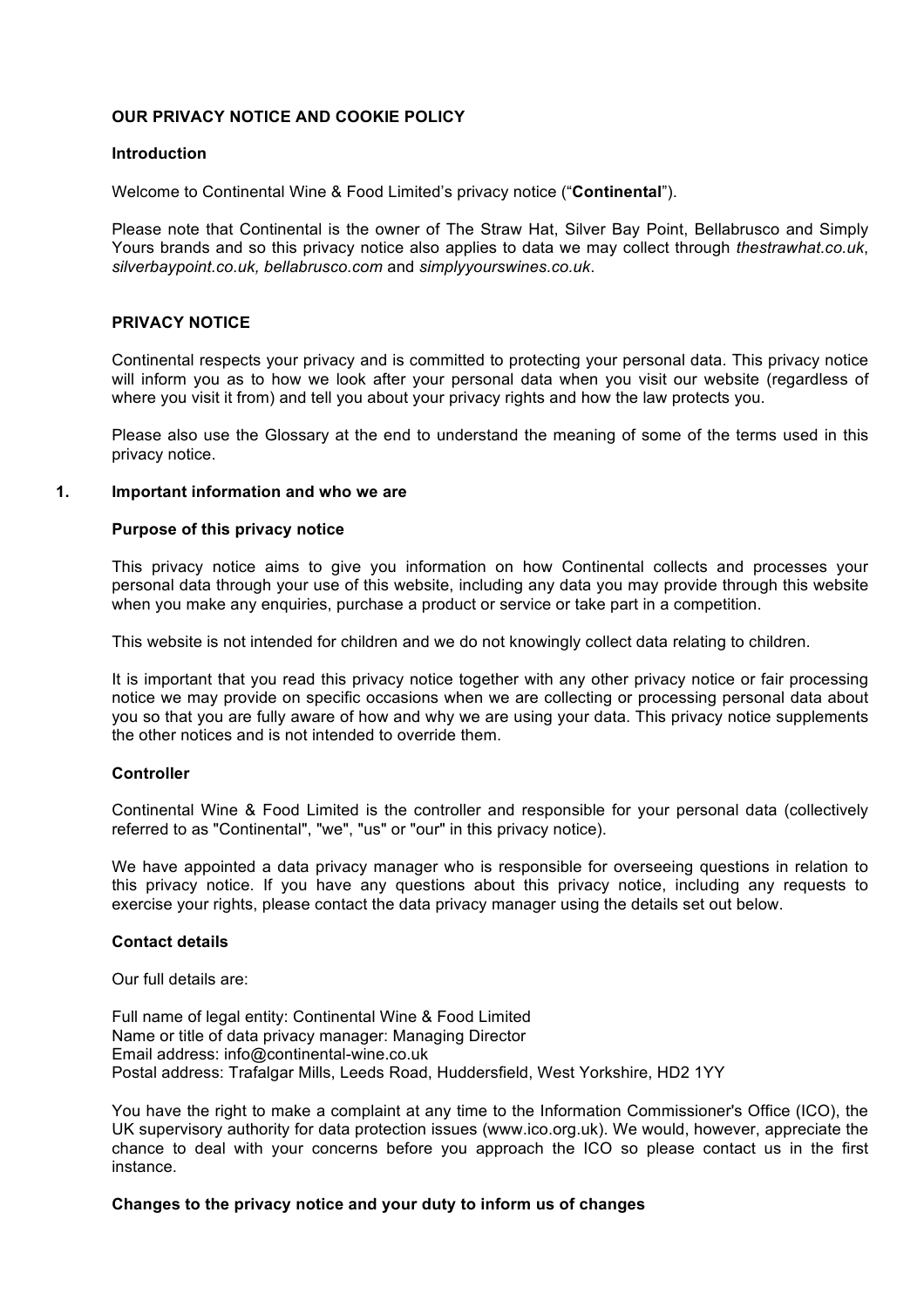This version was introduced on 30 April 2018 and historic versions can be obtained by contacting us. It is important that the personal data we hold about you is accurate and current. Please keep us informed if your personal data changes during your relationship with us.

# **Third-party links**

This website may include links to third-party websites, plug-ins and applications. Clicking on those links or enabling those connections may allow third parties to collect or share data about you. We do not control these third-party websites and are not responsible for their privacy statements. When you leave our website, we encourage you to read the privacy notice of every website you visit.

# **2. The data we collect about you**

Personal data, or personal information, means any information about an individual from which that person can be identified. It does not include data where the identity has been removed (anonymous data).

We may collect, use, store and transfer different kinds of personal data about you which we have grouped together follows:

- **Identity Data** includes first name, last name, username or similar identifier, marital status, title, date of birth and gender.
- **Contact Data** includes billing address, delivery address, email address and telephone numbers.
- **Financial Data** includes bank account and payment card details.
- **Transaction Data** includes details about payments to and from you and other details of products and services you have purchased from us.
- **Technical Data** includes internet protocol (IP) address, your login data, browser type and version, time zone setting and location, browser plug-in types and versions, operating system and platform and other technology on the devices you use to access this website.
- **Profile Data** includes your username and password (should we introduce login functionality on our website), purchases or orders made by you, your interests, preferences, feedback and survey responses.
- **Usage Data** includes information about how you use our website, products and services.
- **Marketing and Communications Data** includes your preferences in receiving marketing from us and our third parties and your communication preferences.

We also collect, use and share **Aggregated Data** such as statistical or demographic data for any purpose. Aggregated Data may be derived from your personal data but is not considered personal data in law as this data does **not** directly or indirectly reveal your identity. For example, we may aggregate your Usage Data to calculate the percentage of users accessing a specific website feature. However, if we combine or connect Aggregated Data with your personal data so that it can directly or indirectly identify you, we treat the combined data as personal data which will be used in accordance with this privacy notice.

We do not collect any **Special Categories of Personal Data** about you (this includes details about your race or ethnicity, religious or philosophical beliefs, sex life, sexual orientation, political opinions, trade union membership, information about your health and genetic and biometric data). Nor do we collect any information about criminal convictions and offences.

# **If you fail to provide personal data**

Where we need to collect personal data by law, or under the terms of a contract we have with you and you fail to provide that data when requested, we may not be able to perform the contract we have or are trying to enter into with you (for example, to provide you with goods or services). In this case, we may have to cancel a product or service you have with us but we will notify you if this is the case at the time.

# **3. How is your personal data collected?**

We use different methods to collect data from and about you including through: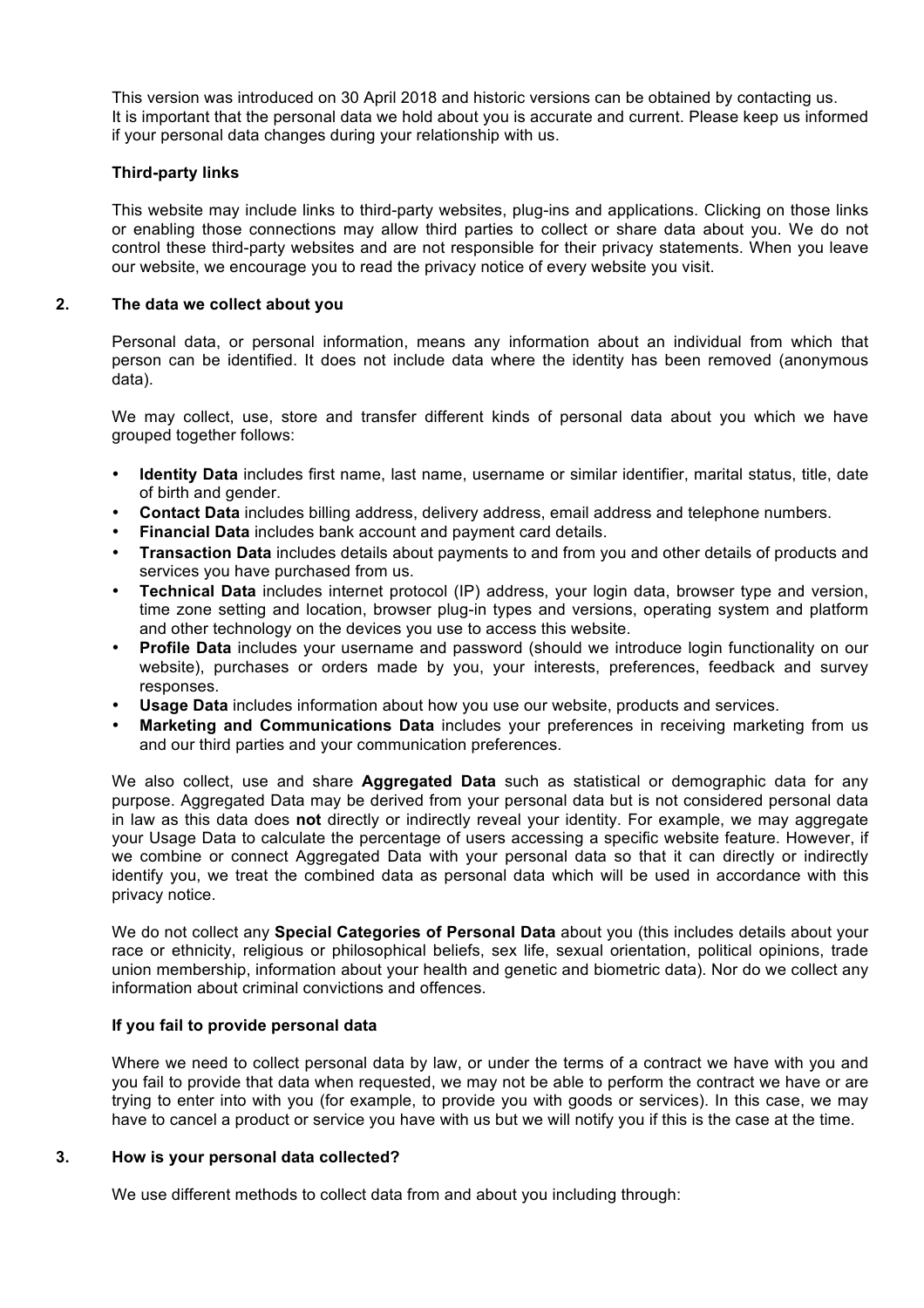- **Direct interactions.** You may give us your Identity, Contact and Financial Data by filling in forms or by corresponding with us by post, phone, email or otherwise. This includes personal data you provide when you:
	- apply for or take our products or services;
	- create an account with us;
	- request marketing to be sent to you;
	- enter a competition, promotion or survey; or
	- give us some feedback.
- **Automated technologies or interactions.** As you interact with our website, we may automatically collect Technical Data about your equipment, browsing actions and patterns. We collect this personal data by using cookies, and other similar technologies.
- **Third parties or publicly available sources.** We may receive personal data about you from various third parties and public sources as set out below:
	- Technical Data from the following parties:
	- (a) analytics providers such as Google based outside the EU;
	- (b) search information providers.
- Contact, Financial and Transaction Data from providers of technical, payment and delivery services, including credit reference agencies based inside the EU.
- Identity and Contact Data from publicly availably sources such as Companies House and the Electoral Register based inside the EU.

# **4. How we use your personal data**

We will only use your personal data when the law allows us to. Most commonly, we will use your personal data in the following circumstances:

- Where we need to perform the contract we are about to enter into or have entered into with you.
- Where it is necessary for our legitimate interests (or those of a third party) and your interests and fundamental rights do not override those interests.
- Where we need to comply with a legal or regulatory obligation.

More can be found in section 10 below about the types of lawful basis that we will rely on to process your personal data.

Generally, we do not rely on consent as a legal basis for processing your personal data other than in relation to sending third party direct marketing communications to you via email or text message. You have the right to withdraw consent to marketing at any time by contacting us at info@continentalwine.co.uk.

# **Purposes for which we will use your personal data**

We have set out below, in a table format, a description of all the ways we plan to use your personal data, and which of the legal bases we rely on to do so. We have also identified what our legitimate interests are where appropriate.

Note that we may process your personal data for more than one lawful ground depending on the specific purpose for which we are using your data. Please contact us at info@continental-wine.co.uk if you need details about the specific legal ground we are relying on to process your personal data where more than one ground has been set out in the table below.

| <b>Purpose/Activity</b>                           | Type of data                | Lawful basis for processing including basis<br>of legitimate interest                    |
|---------------------------------------------------|-----------------------------|------------------------------------------------------------------------------------------|
| register<br>To:<br>you as a new<br>customer       | (a) Identity<br>(b) Contact | Performance of a contract with you                                                       |
| To process and deliver your order  <br>including: | (a) Identity<br>(b) Contact | (a) Performance of a contract with you<br>(b) Necessary for our legitimate interests (to |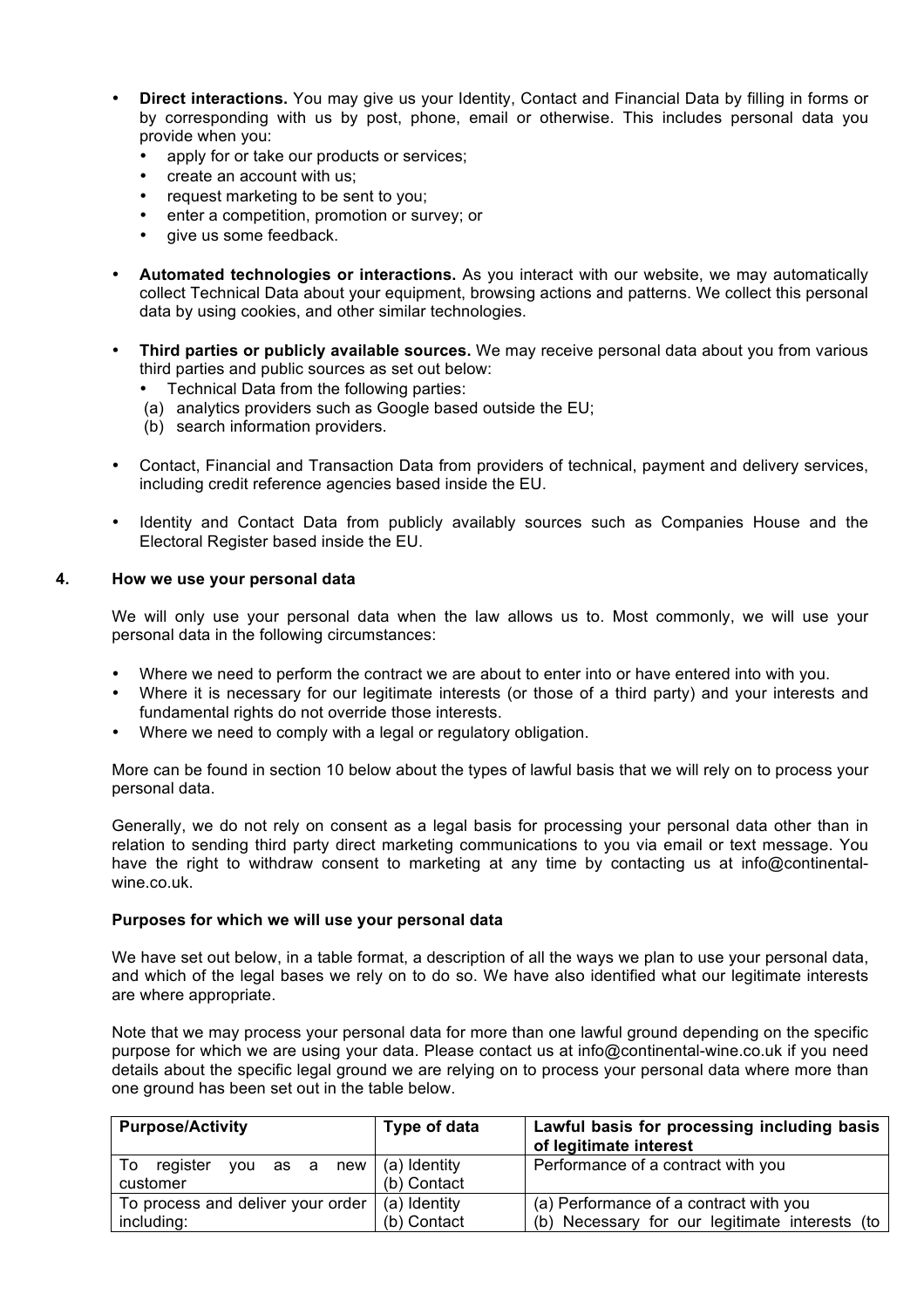| (a) Manage payments, fees and<br>charges<br>(b) Collect and recover money<br>owed to us                                                                                                                  | (c) Financial<br>(d) Transaction<br>(e) Marketing and<br>Communications                                         | recover debts due to us)                                                                                                                                                                                                                                                                                                         |
|----------------------------------------------------------------------------------------------------------------------------------------------------------------------------------------------------------|-----------------------------------------------------------------------------------------------------------------|----------------------------------------------------------------------------------------------------------------------------------------------------------------------------------------------------------------------------------------------------------------------------------------------------------------------------------|
| To manage our relationship with<br>you which will include:<br>(a) Notifying you about changes<br>to our terms or privacy policy<br>(b) Asking you to leave a review<br>or take a survey                  | (a) Identity<br>(b) Contact<br>(c) Profile<br>(d) Marketing and<br>Communications                               | (a) Performance of a contract with you<br>(b) Necessary to comply with a legal obligation<br>(c) Necessary for our legitimate interests (to<br>keep our records updated and to study how<br>customers use our products/services)                                                                                                 |
| To enable you to partake in a<br>competition<br>draw,<br>prize<br>or<br>complete a survey                                                                                                                | (a) Identity<br>(b) Contact<br>(c) Profile<br>(d) Usage<br>(e) Marketing and<br>Communications                  | (a) Performance of a contract with you<br>(b) Necessary for our legitimate interests (to<br>customers<br>study<br>how<br>use<br>our<br>products/services, to develop them and grow<br>our business)                                                                                                                              |
| To administer and protect our<br>this<br>business<br>and<br>website<br>troubleshooting, data<br>(including<br>analysis,<br>testing,<br>system<br>maintenance, support, reporting<br>and hosting of data) | (a) Identity<br>(b) Contact<br>(c) Technical                                                                    | (a) Necessary for our legitimate interests (for<br>business,<br>provision<br>running<br>our<br>οf<br>administration<br>and<br>IT<br>services,<br>network<br>security, to prevent fraud and in the context of a<br>business reorganisation or group restructuring<br>exercise)<br>(b) Necessary to comply with a legal obligation |
| deliver<br>To<br>relevant<br>website<br>content and advertisements to<br>you and measure or understand<br>effectiveness<br>of<br>the<br>the<br>advertising we serve to you                               | (a) Identity<br>(b) Contact<br>(c) Profile<br>(d) Usage<br>(e) Marketing and<br>Communications<br>(f) Technical | Necessary for our legitimate interests (to study<br>how customers use our products/services, to<br>develop them, to grow our business and to<br>inform our marketing strategy)                                                                                                                                                   |
| To use data analytics to improve<br>our website, products/services,<br>marketing, customer relationships<br>and experiences                                                                              | (a) Technical<br>(b) Usage                                                                                      | Necessary for our legitimate interests (to define<br>types of customers for our products and<br>services, to keep our website updated and<br>relevant, to develop our business and to inform<br>our marketing strategy)                                                                                                          |
| To<br>make<br>suggestions<br>and<br>recommendations to you about<br>goods or services that may be of<br>interest to you                                                                                  | (a) Identity<br>(b) Contact<br>(c) Technical<br>(d) Usage<br>(e) Profile                                        | Necessary for our legitimate interests<br>(to<br>develop our products/services and grow our<br>business)                                                                                                                                                                                                                         |

# **Marketing**

We strive to provide you with choices regarding certain personal data uses, particularly around marketing and advertising.

### **Promotional offers from us**

We may use your Identity, Contact, Technical, Usage and Profile Data to form a view on what we think you may want or need, or what may be of interest to you. This is how we decide which products, services and offers may be relevant for you (we call this marketing).

You will receive marketing communications from us if you have requested information from us or purchased goods or services from us or if you provided us with your details when you entered a competition or registered for a promotion and, in each case, you have not opted out of receiving that marketing.

# **Third-party marketing**

We will not share your data with any third parties.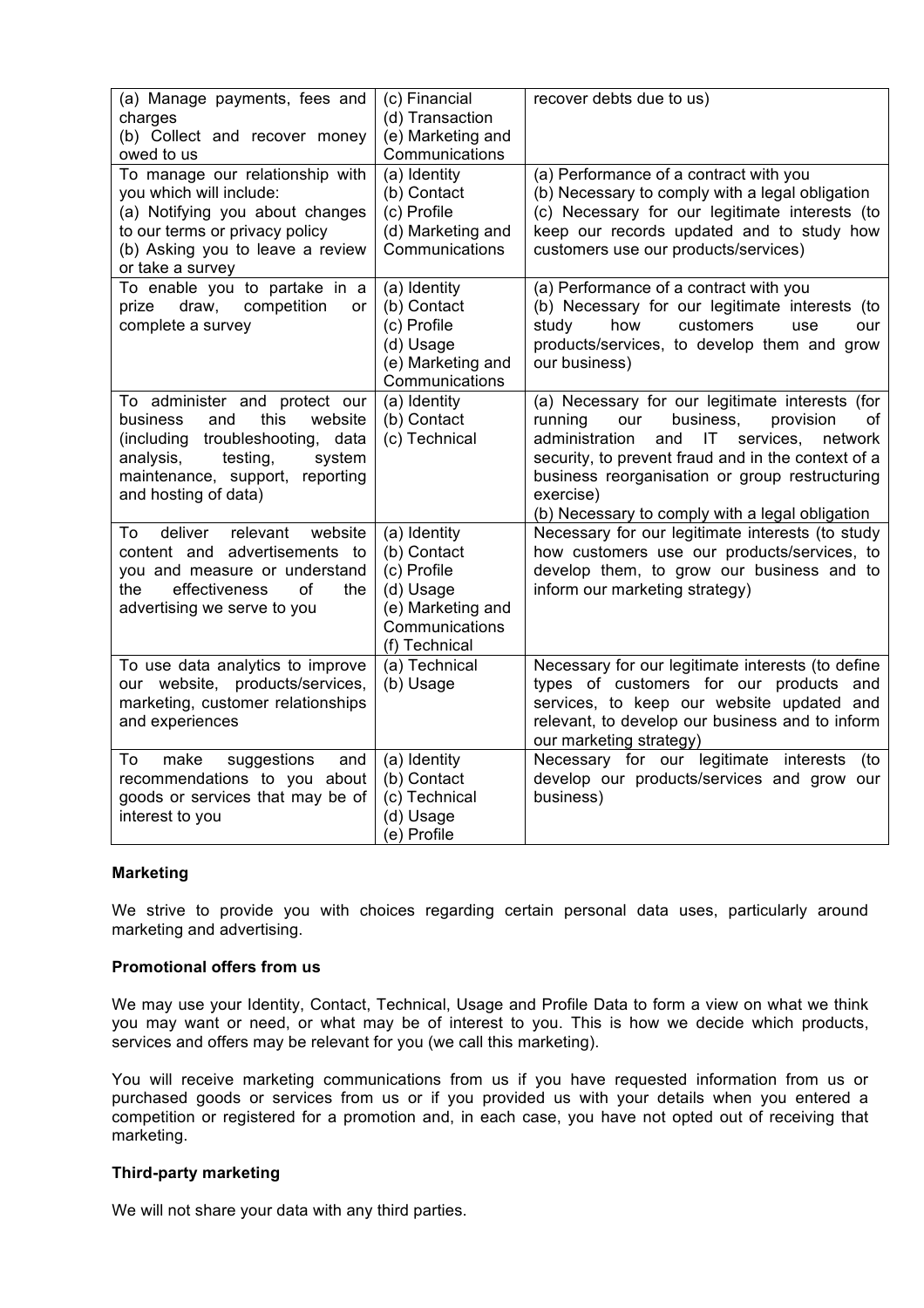# **Opting out**

You can ask us or third parties to stop sending you marketing messages at any time by contacting us at info@continental-wine.co.uk at any time.

Where you opt out of receiving these marketing messages, this will not apply to personal data provided to us as a result of a product/service purchase or other transactions.

### **Cookies**

You can set your browser to refuse all or some browser cookies, or to alert you when websites set or access cookies. If you disable or refuse cookies, please note that some parts of this website may become inaccessible or not function properly. For more information about the cookies we use, please see our cookie policy below.

# **Change of purpose**

We will only use your personal data for the purposes for which we collected it, unless we reasonably consider that we need to use it for another reason and that reason is compatible with the original purpose. If you wish to get an explanation as to how the processing for the new purpose is compatible with the original purpose, please contact us at info@continental-wine.co.uk.

If we need to use your personal data for an unrelated purpose, we will notify you and we will explain the legal basis which allows us to do so.

Please note that we may process your personal data without your knowledge or consent, in compliance with the above rules, where this is required or permitted by law.

### **5. Disclosures of your personal data**

We may have to share your personal data with the parties set out below for the purposes set out in the table in paragraph 4 above.

- External Third Parties as set out in the Glossary below.
- Third parties to whom we may choose to sell, transfer, or merge parts of our business or our assets. Alternatively, we may seek to acquire other businesses or merge with them. If a change happens to our business, then the new owners may use your personal data in the same way as set out in this privacy notice.

We require all third parties to respect the security of your personal data and to treat it in accordance with the law. We do not allow our third-party service providers to use your personal data for their own purposes and only permit them to process your personal data for specified purposes and in accordance with our instructions.

#### **6. International transfers**

We do not transfer your personal data outside the European Economic Area.

# **7. Data security**

We have put in place appropriate security measures to prevent your personal data from being accidentally lost, used or accessed in an unauthorised way, altered or disclosed. In addition, we limit access to your personal data to those employees, agents, contractors and other third parties who have a business need to know. They will only process your personal data on our instructions and they are subject to a duty of confidentiality.

We have put in place procedures to deal with any suspected personal data breach and will notify you and the Information Commissioner's Office of a breach where we are legally required to do so.

# **8. Data retention**

# **How long will you use my personal data for?**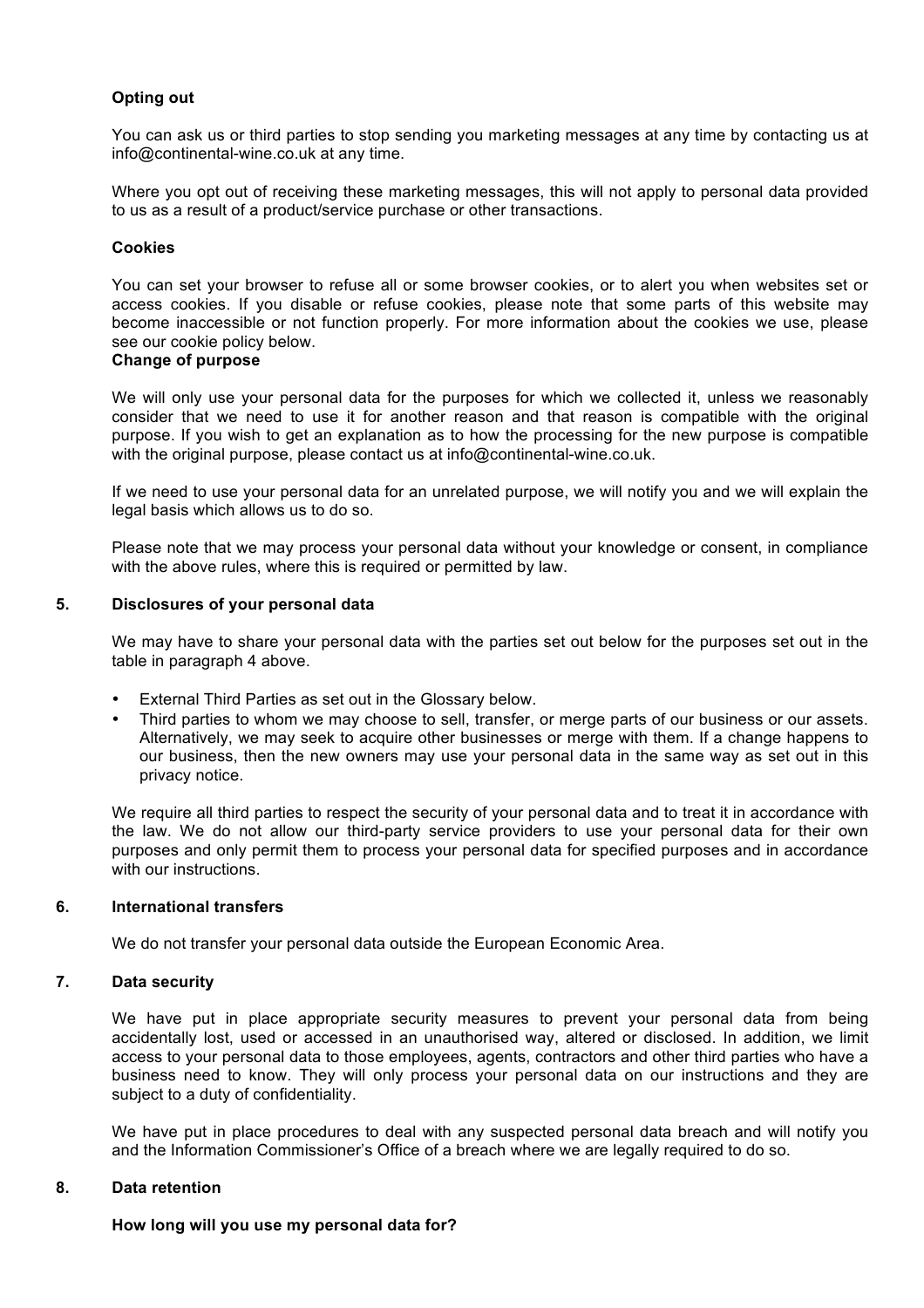We will only retain your personal data for as long as necessary to fulfil the purposes we collected it for, including for the purposes of satisfying any legal, accounting, or reporting requirements.

To determine the appropriate retention period for personal data, we consider the amount, nature, and sensitivity of the personal data, the potential risk of harm from unauthorised use or disclosure of your personal data, the purposes for which we process your personal data and whether we can achieve those purposes through other means, and the applicable legal requirements.

By law we have to keep basic information about our customers (including Contact, Identity, Financial and Transaction Data) for seven years after they cease being customers for tax purposes.

In some circumstances you can ask us to delete your data: see "Request erasure" below for further information.

In some circumstances we may anonymise your personal data (so that it can no longer be associated with you) for research or statistical purposes in which case we may use this information indefinitely without further notice to you.

### **9. Your legal rights**

Under certain circumstances, you have rights under data protection laws in relation to your personal data. You have the right to:

- **Request access** to your personal data (commonly known as a "data subject access request"). This enables you to receive a copy of the personal data we hold about you and to check that we are lawfully processing it.
- **Request correction** of the personal data that we hold about you. This enables you to have any incomplete or inaccurate data we hold about you corrected, though we may need to verify the accuracy of the new data you provide to us.
- **Request erasure** of your personal data. This enables you to ask us to delete or remove personal data where there is no good reason for us continuing to process it. You also have the right to ask us to delete or remove your personal data where you have successfully exercised your right to object to processing (see below), where we may have processed your information unlawfully or where we are required to erase your personal data to comply with local law. Note, however, that we may not always be able to comply with your request of erasure for specific legal reasons which will be notified to you, if applicable, at the time of your request.
- **Object to processing** of your personal data where we are relying on a legitimate interest (or those of a third party) and there is something about your particular situation which makes you want to object to processing on this ground as you feel it impacts on your fundamental rights and freedoms. You also have the right to object where we are processing your personal data for direct marketing purposes. In some cases, we may demonstrate that we have compelling legitimate grounds to process your information which override your rights and freedoms.
- **Request restriction of processing** of your personal data. This enables you to ask us to suspend the processing of your personal data in the following scenarios: (a) if you want us to establish the data's accuracy; (b) where our use of the data is unlawful but you do not want us to erase it; (c) where you need us to hold the data even if we no longer require it as you need it to establish, exercise or defend legal claims; or (d) you have objected to our use of your data but we need to verify whether we have overriding legitimate grounds to use it.
- **Request the transfer** of your personal data to you or to a third party. We will provide to you, or a third party you have chosen, your personal data in a structured, commonly used, machine-readable format. Note that this right only applies to automated information which you initially provided consent for us to use or where we used the information to perform a contract with you.
- **Withdraw consent at any time** where we are relying on consent to process your personal data. However, this will not affect the lawfulness of any processing carried out before you withdraw your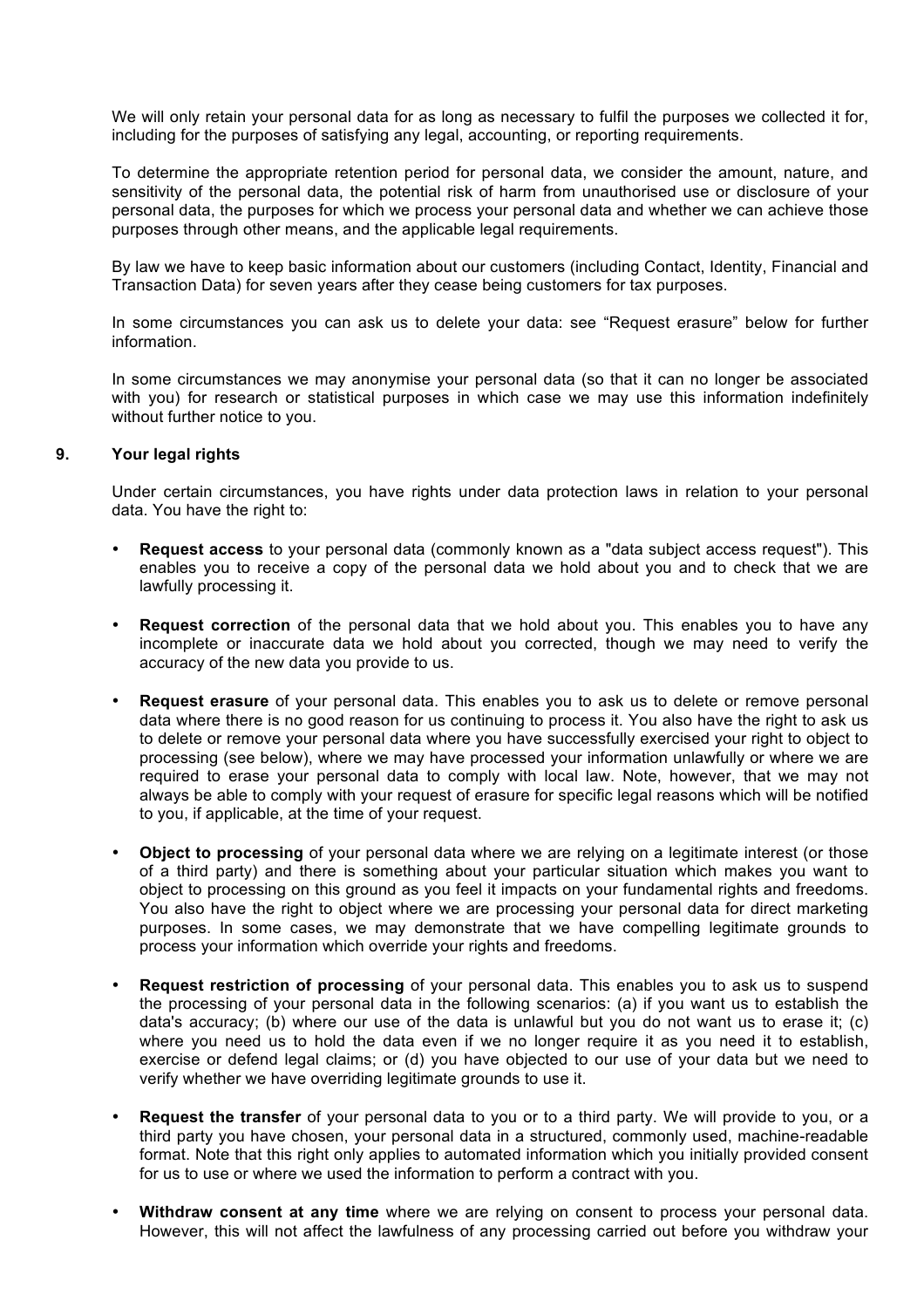consent. If you withdraw your consent, we may not be able to provide certain products or services to you. We will advise you if this is the case at the time you withdraw your consent.

If you wish to exercise any of the rights set out above, please contact us at info@continental-wine.co.uk.

#### **No fee usually required**

You will not have to pay a fee to access your personal data (or to exercise any of the other rights). However, we may charge a reasonable fee if your request is clearly unfounded, repetitive or excessive. Alternatively, we may refuse to comply with your request in these circumstances.

#### **What we may need from you**

We may need to request specific information from you to help us confirm your identity and ensure your right to access your personal data (or to exercise any of your other rights). This is a security measure to ensure that personal data is not disclosed to any person who has no right to receive it. We may also contact you to ask you for further information in relation to your request to speed up our response.

#### **Time limit to respond**

We try to respond to all legitimate requests within one month. Occasionally it may take us longer than a month if your request is particularly complex or you have made a number of requests. In this case, we will notify you and keep you updated.

### **10. Glossary**

### **LAWFUL BASIS**

**Legitimate Interest** means the interest of our business in conducting and managing our business to enable us to give you the best service/product and the best and most secure experience. We make sure we consider and balance any potential impact on you (both positive and negative) and your rights before we process your personal data for our legitimate interests. We do not use your personal data for activities where our interests are overridden by the impact on you (unless we have your consent or are otherwise required or permitted to by law). You can obtain further information about how we assess our legitimate interests against any potential impact on you in respect of specific activities by contacting us at info@continental-wine.co.uk.

**Performance of Contract** means processing your data where it is necessary for the performance of a contract to which you are a party or to take steps at your request before entering into such a contract.

**Comply with a legal or regulatory obligation** means processing your personal data where it is necessary for compliance with a legal or regulatory obligation that we are subject to.

# **THIRD PARTIES**

### **External Third Parties**

- Service providers acting as processors based in the United Kingdom or Spain who provide IT and system administration services, including our IT provider which carries out processing of personal data in connection with competitions we run from time to time.
- Professional advisers acting as processors including lawyers, bankers, auditors and insurers based in the United Kingdom who provide consultancy, banking, legal, insurance and accounting services.
- HM Revenue & Customs, regulators and other authorities acting as processors or joint controllers based in the United Kingdom who require reporting of processing activities in certain circumstances.
- Credit reference agencies where you may be looking to open up a credit account with us.

# **COOKIE POLICY**

#### **Information about our use of cookies**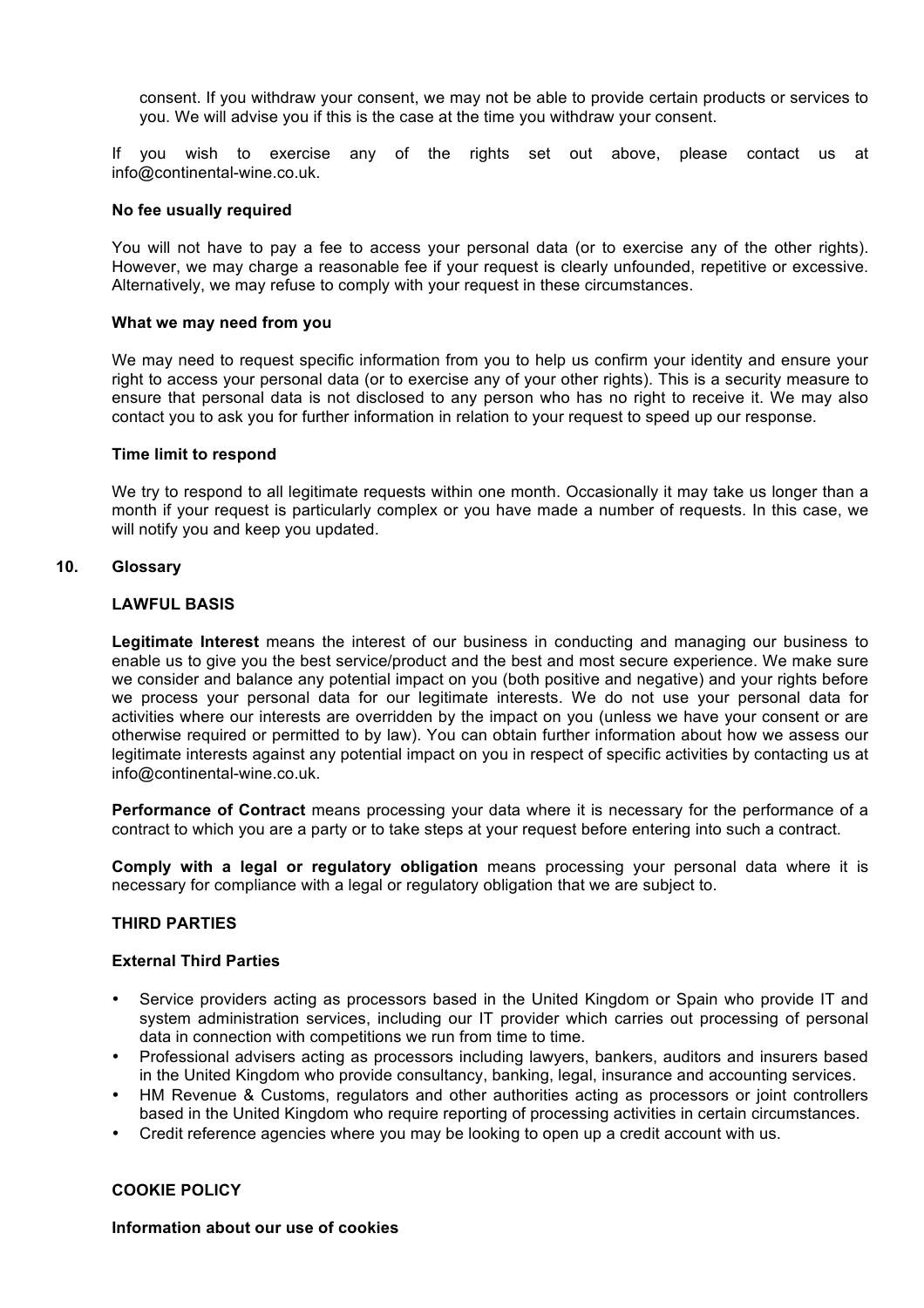Our website uses cookies to distinguish you from other users of our website. This helps us to provide you with a good experience when you browse our website and also allows us to improve our site. By continuing to browse the site, you are agreeing to our use of cookies.

A cookie is a small file of letters and numbers that we store on your browser or the hard drive of your computer if you agree. Cookies contain information that is transferred to your computer's hard drive.

We use the following cookies:

**Strictly necessary cookies.** These are cookies that are required for the operation of our website. They include, for example, cookies that enable you to log into secure areas of our website, use a shopping cart or make use of e-billing services.

**Analytical/performance cookies.** They allow us to recognise and count the number of visitors and to see how visitors move around our website when they are using it. This helps us to improve the way our website works, for example, by ensuring that users are finding what they are looking for easily.

**Functionality cookies.** These are used to recognise you when you return to our website. This enables us to personalise our content for you and remember any site settings you may have opted for.

**Targeting cookies.** These cookies record your visit to our website, the pages you have visited and the links you have followed. We can use this information to make our website more relevant to your interests.

You can find more information about the individual cookies we use and the purposes for which we use them in the table below:

| <b>Name</b>                       | <b>Duration</b>      | <b>Purpose</b>                                                                            |
|-----------------------------------|----------------------|-------------------------------------------------------------------------------------------|
| _ga                               | 2 years              | Used to distinguish users                                                                 |
| _gid                              | 24 hours             | Used to distinguish users                                                                 |
| _gat                              | 1 minute             | Used to throttle request rate.                                                            |
| AMP_TOKEN                         | 30 seconds to 1 year | Contains a token that can be used to retrieve a<br>Client ID from AMP Client ID service.  |
| _gac_ <property-id></property-id> | 90 days              | Contains campaign related information for the<br>user.                                    |
| utma                              | 2 years              | Used to distinguish users and sessions. Created<br>when no existing __utma cookies exists |
| utmt                              | 10 minutes           | Used to throttle request rate                                                             |